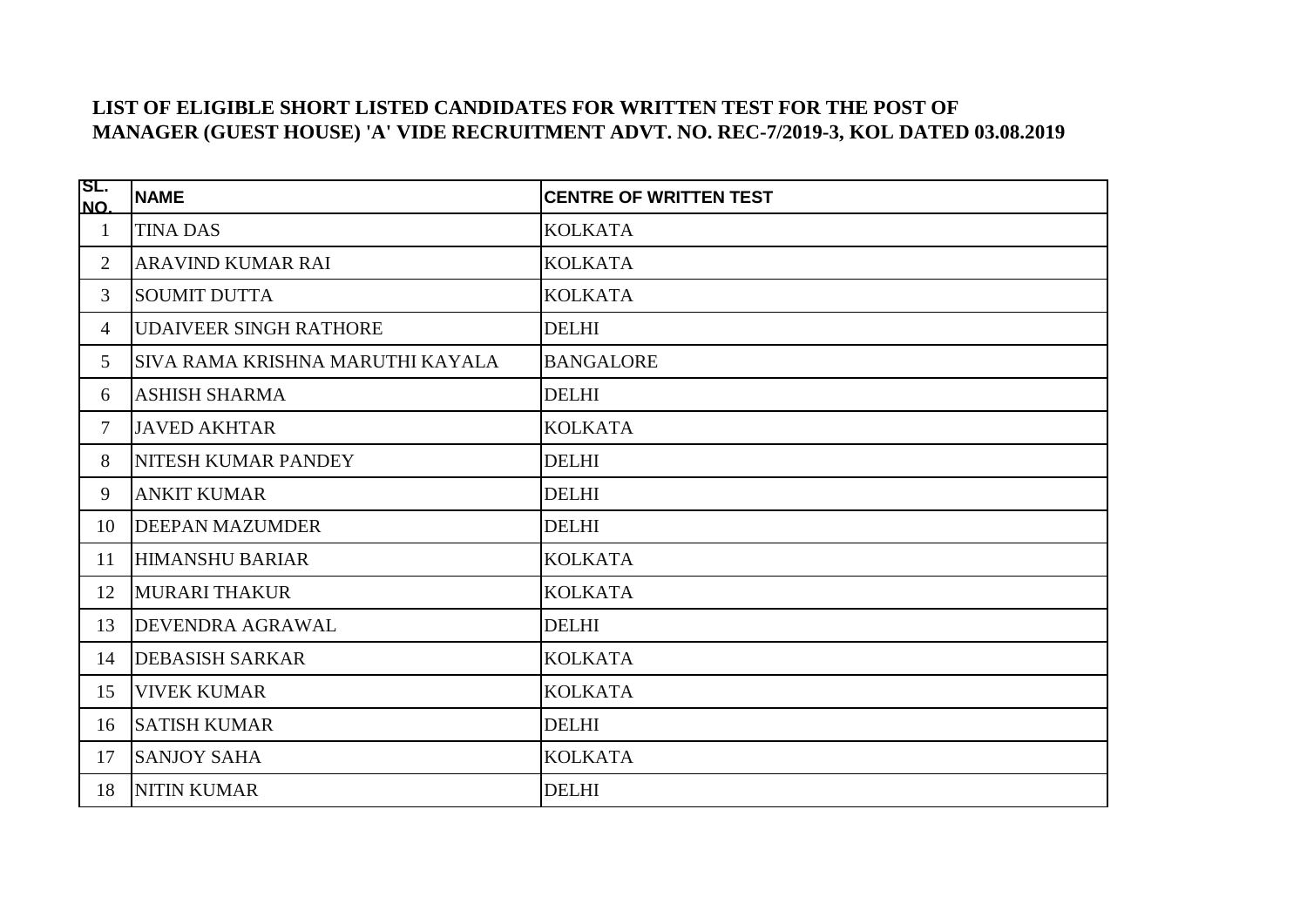| 19 | <b>DANVEER KUMAR VEER</b>       | <b>KOLKATA</b>   |
|----|---------------------------------|------------------|
| 20 | <b>JATIN SINGH</b>              | <b>DELHI</b>     |
| 21 | <b>TAPAS KUMAR MISHRA</b>       | <b>KOLKATA</b>   |
| 22 | MOHAMMAD PARWEZ ALAM            | <b>KOLKATA</b>   |
| 23 | <b>RAHUL KUMAR</b>              | <b>KOLKATA</b>   |
| 24 | <b>KOUSTAV BOSE</b>             | <b>KOLKATA</b>   |
| 25 | <b>GOPINATH ROUT</b>            | <b>KOLKATA</b>   |
| 26 | <b>ANAL DUTTA</b>               | <b>KOLKATA</b>   |
| 27 | <b>SAIKAT PRAMANIK</b>          | <b>KOLKATA</b>   |
| 28 | <b>AJAYPAL SINGH SONGER</b>     | <b>BANGALORE</b> |
| 29 | PINTU TIKADER                   | <b>KOLKATA</b>   |
| 30 | <b>EKANSH ANAND</b>             | <b>DELHI</b>     |
| 31 | <b>GURDEEP SINGH</b>            | <b>DELHI</b>     |
| 32 | <b>VINAY KUMAR</b>              | <b>KOLKATA</b>   |
| 33 | <b>SUBHANKAR DAS</b>            | <b>KOLKATA</b>   |
| 34 | <b>ANUP SHARMA</b>              | <b>KOLKATA</b>   |
| 35 | <b>DHANANJAY KUMAR</b>          | <b>DELHI</b>     |
| 36 | <b>SOUMYADIP ACHARYA</b>        | <b>KOLKATA</b>   |
| 37 | <b>SOURAV PAN</b>               | <b>KOLKATA</b>   |
| 38 | <b>JITENDER KUMAR YADAV</b>     | <b>DELHI</b>     |
| 39 | <b>ROHAN GHOSH</b>              | <b>KOLKATA</b>   |
| 40 | <b>GOWTHAM KUMAR REDDY SUDA</b> | <b>BANGALORE</b> |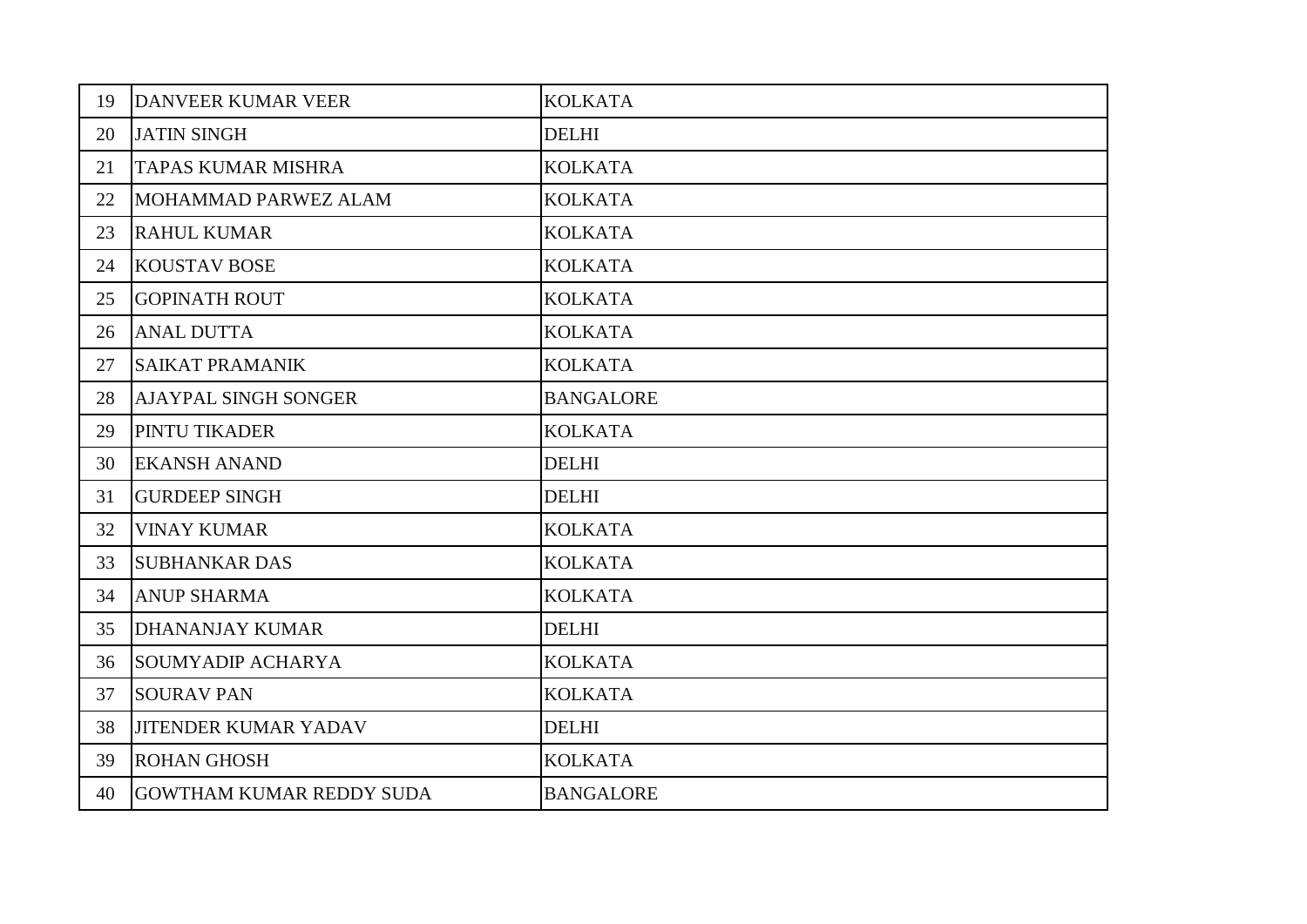| 41 | <b>CHIRANJIT MAITI</b>         | <b>KOLKATA</b>   |
|----|--------------------------------|------------------|
| 42 | <b>DHARMENDRA GEHLOT</b>       | <b>DELHI</b>     |
| 43 | <b>BHART</b>                   | <b>DELHI</b>     |
| 44 | <b>SUBAL SARKAR</b>            | <b>KOLKATA</b>   |
| 45 | <b>DEBASHIS MALLICK</b>        | <b>KOLKATA</b>   |
| 46 | <b>MAINAK NANDI</b>            | <b>KOLKATA</b>   |
| 47 | <b>AMAR DAS</b>                | <b>KOLKATA</b>   |
| 48 | <b>SHAMBHU KUMAR</b>           | <b>KOLKATA</b>   |
| 49 | <b>CHETAN DHANRAJ SAKHARE</b>  | <b>DELHI</b>     |
| 50 | <b>DILIP LAXMAN KSHIRSAGAR</b> | <b>DELHI</b>     |
| 51 | <b>TARUN GIRI</b>              | <b>KOLKATA</b>   |
| 52 | <b>ARCHANA KUMARI BHAGAT</b>   | <b>KOLKATA</b>   |
| 53 | <b>SUNDAR NARAYAN T.S.</b>     | <b>KOLKATA</b>   |
| 54 | <b>ABHIJIT PAL</b>             | <b>KOLKATA</b>   |
| 55 | <b>JAI PRAKASH</b>             | <b>DELHI</b>     |
| 56 | <b>ANJANEE KUMAR MISRA</b>     | <b>DELHI</b>     |
| 57 | <b>SANDIP SAHOO</b>            | <b>KOLKATA</b>   |
| 58 | <b>JAYESH CHITRANSHU</b>       | <b>BANGALORE</b> |
| 59 | <b>ANEESH KUMAR</b>            | <b>DELHI</b>     |
| 60 | <b>CHINTA MANI</b>             | <b>DELHI</b>     |
| 61 | <b>BHANU PRAKASH PANDEY</b>    | <b>KOLKATA</b>   |
| 62 | <b>CHINMOY MISHRA</b>          | <b>KOLKATA</b>   |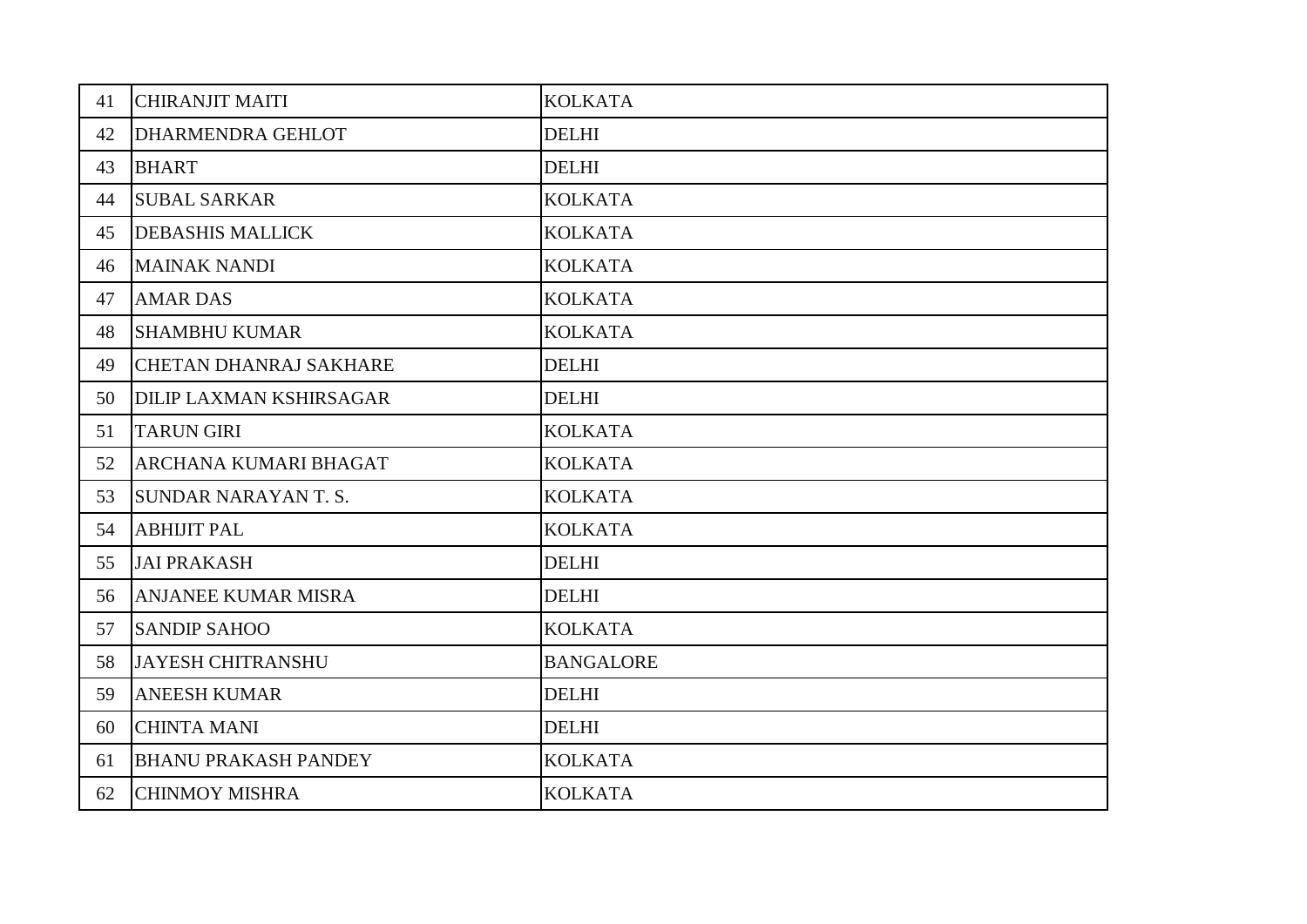| 63 | NARENDRA SINGH JADAWAT        | <b>DELHI</b>     |
|----|-------------------------------|------------------|
| 64 | <b>PAWAN KUMAR</b>            | <b>DELHI</b>     |
| 65 | PAWAN KUMAR SHARMA            | <b>DELHI</b>     |
| 66 | <b>PRIYE RANJAN</b>           | <b>KOLKATA</b>   |
| 67 | PRIYANKA CHANDRA              | <b>DELHI</b>     |
| 68 | <b>NARESH KUMAR</b>           | <b>DELHI</b>     |
| 69 | <b>VIKASH KUMAR</b>           | <b>KOLKATA</b>   |
| 70 | <b>DINESH KUMAR</b>           | <b>DELHI</b>     |
| 71 | <b>ASHISH BHARADWAJ</b>       | <b>KOLKATA</b>   |
| 72 | <b>SACHIN KUMAR</b>           | <b>KOLKATA</b>   |
| 73 | <b>ANUP KUMAR SINGH</b>       | <b>KOLKATA</b>   |
| 74 | <b>PRAPHULLA NAMDEO</b>       | <b>DELHI</b>     |
| 75 | <b>PRAMOD SINGH</b>           | <b>DELHI</b>     |
| 76 | <b>SANDEEP SINGH CHOUHAN</b>  | <b>DELHI</b>     |
| 77 | ISHWAR SUNIL MAHESWARI        | <b>DELHI</b>     |
| 78 | <b>DEBDIP GHATAK</b>          | <b>KOLKATA</b>   |
| 79 | <b>SUDIPTO NAG</b>            | <b>KOLKATA</b>   |
| 80 | <b>AJAY KUMAR</b>             | <b>KOLKATA</b>   |
| 81 | <b>VARUN ANJAN</b>            | <b>DELHI</b>     |
| 82 | <b>SUMAN KUMAR VITTAL RAO</b> | <b>BANGALORE</b> |
| 83 | <b>UTTAM DEBNATH</b>          | <b>KOLKATA</b>   |
| 84 | <b>VIJAY SHANKER</b>          | <b>DELHI</b>     |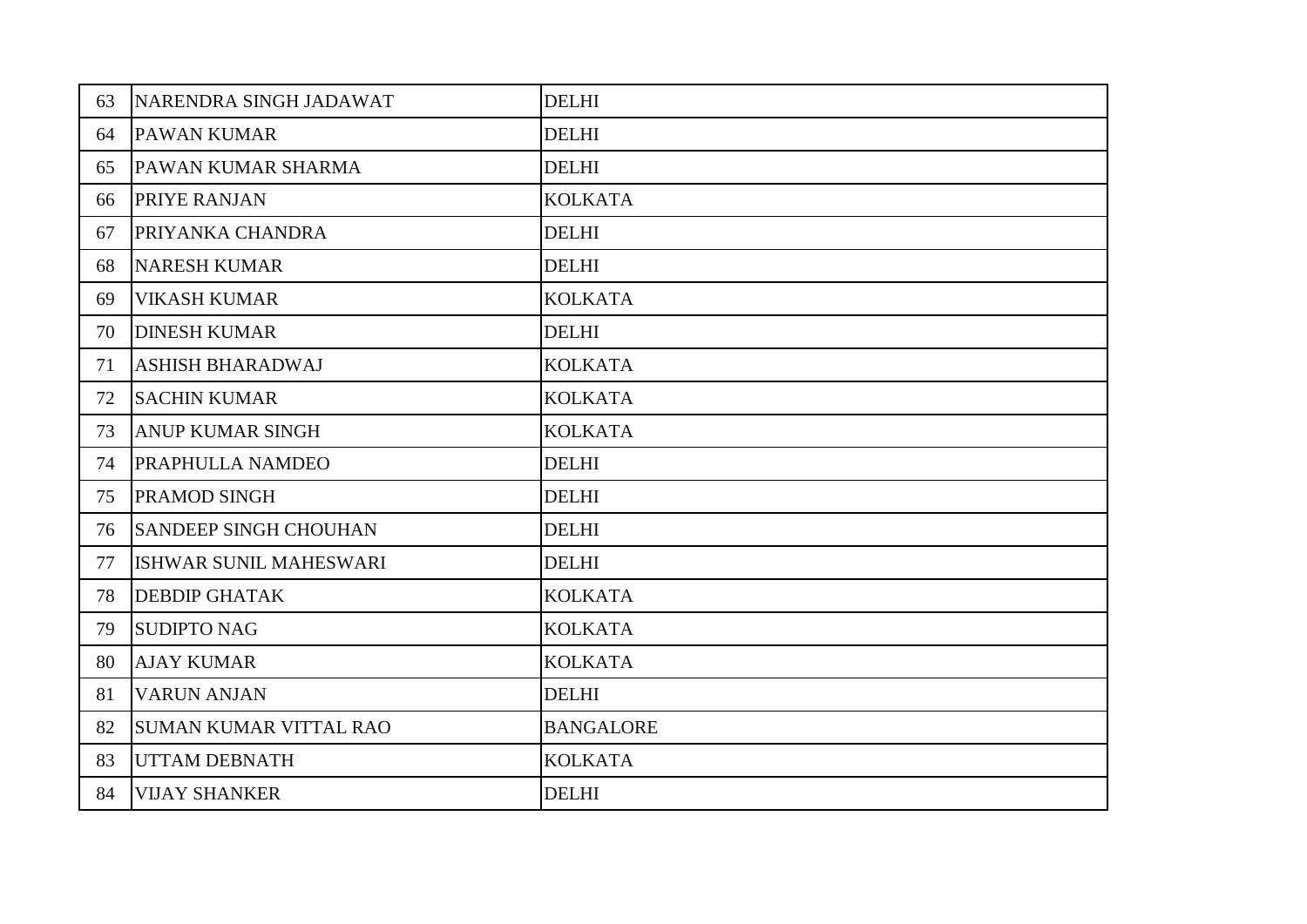| 85  | NILOTPAL OJHA                 | <b>KOLKATA</b>   |
|-----|-------------------------------|------------------|
| 86  | <b>AAROHI AGARWAL</b>         | <b>KOLKATA</b>   |
| 87  | <b>UDAY SHANKAR SHAHI</b>     | <b>KOLKATA</b>   |
| 88  | JEETENDRA KUMAR SAINI         | <b>DELHI</b>     |
| 89  | <b>RAKESH MISHRA</b>          | <b>KOLKATA</b>   |
| 90  | PANKAJ KUMAR MAHATO           | <b>KOLKATA</b>   |
| 91  | <b>SOUVIK ADHIKARY</b>        | <b>KOLKATA</b>   |
| 92  | <b>DWIVESH CHETAN</b>         | <b>KOLKATA</b>   |
| 93  | <b>ANAND KUMAR MISHRA</b>     | <b>KOLKATA</b>   |
| 94  | <b>JITENDRA SINGH JADAWAT</b> | <b>DELHI</b>     |
| 95  | <b>MANISH KUMAR</b>           | <b>KOLKATA</b>   |
| 96  | <b>ALOK KUMAR SINGH</b>       | <b>KOLKATA</b>   |
| 97  | <b>KAMALESH MAHANTY</b>       | <b>KOLKATA</b>   |
| 98  | MD. MINHAZUL KARIM            | <b>KOLKATA</b>   |
| 99  | <b>PRATEEK KUMAR SINGH</b>    | <b>DELHI</b>     |
| 100 | <b>BISHNU PRASAD SAHU</b>     | <b>KOLKATA</b>   |
| 101 | <b>SIDHARTH SRIVASTAVA</b>    | <b>DELHI</b>     |
| 102 | <b>MANISH KUMAR PANDEY</b>    | <b>DELHI</b>     |
| 103 | <b>RIDDHIMAN MUKHERJEE</b>    | <b>KOLKATA</b>   |
| 104 | <b>MITHUN KAR</b>             | <b>KOLKATA</b>   |
| 105 | <b>SANDEEP NAIK TEJAVATH</b>  | <b>BANGALORE</b> |
| 106 | PINAKI SUTAR                  | <b>KOLKATA</b>   |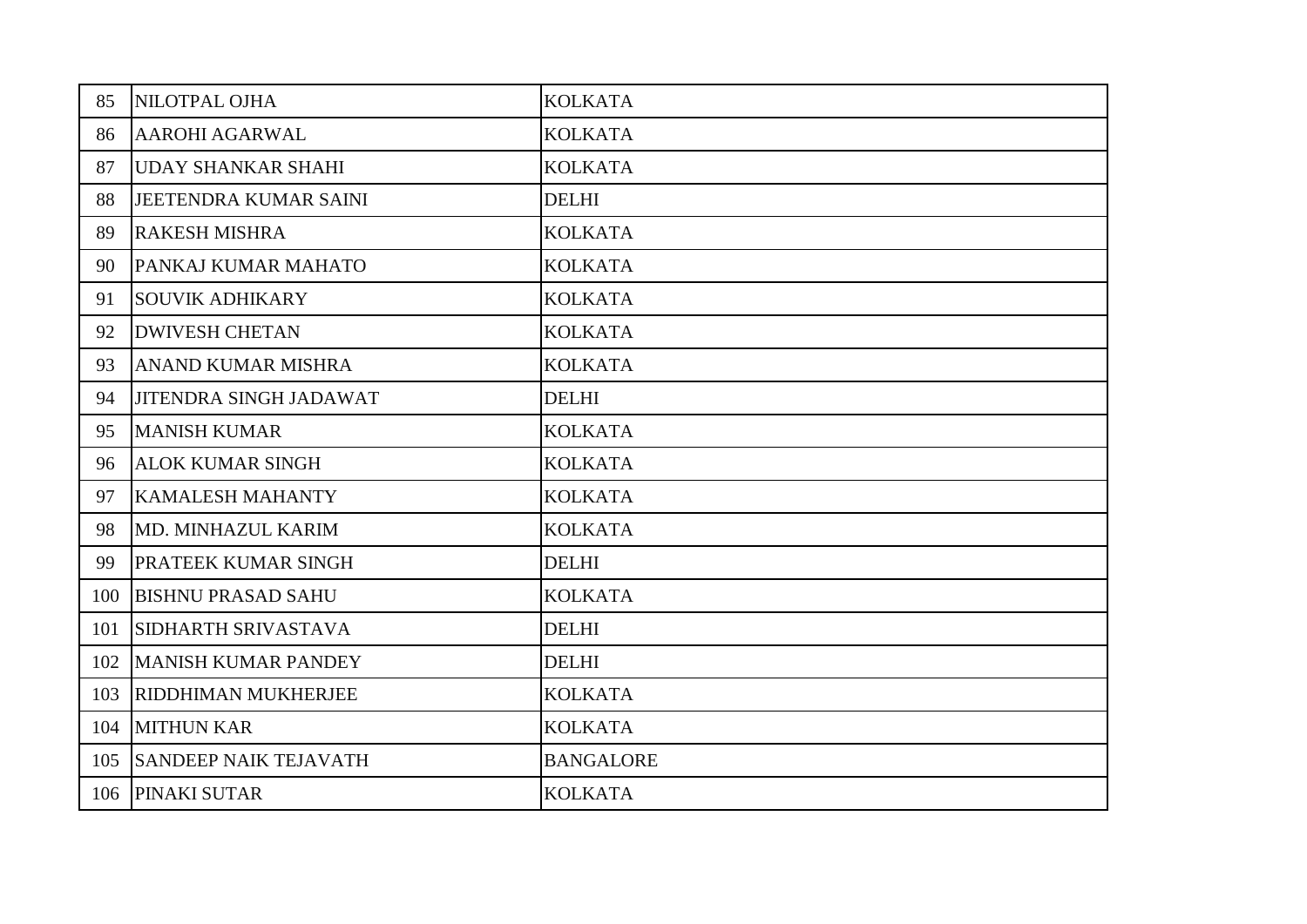| 107 | <b>DEBOJYOTI CHATTERJEE</b> | <b>KOLKATA</b>   |
|-----|-----------------------------|------------------|
| 108 | <b>SAKET RANJAN</b>         | <b>KOLKATA</b>   |
| 109 | <b>DIGANTA LAHA</b>         | <b>KOLKATA</b>   |
|     | 110 V.K. SREEJITH           | <b>BANGALORE</b> |
| 111 | <b>SOURABH DEV TIWARI</b>   | <b>DELHI</b>     |
| 112 | HIMANSHU UPADHYAY           | <b>DELHI</b>     |
| 113 | <b>HIMANSHU KUMAR</b>       | <b>KOLKATA</b>   |
|     | 114 ABHISHEK SAHA           | <b>KOLKATA</b>   |
| 115 | <b>GOPASUNDAR BEHERA</b>    | <b>KOLKATA</b>   |
|     | 116 GOPAL KUMAR             | <b>KOLKATA</b>   |
| 117 | <b>SOURAV MONDAL</b>        | <b>KOLKATA</b>   |
| 118 | AADITYA RAJ                 | <b>KOLKATA</b>   |
| 119 | <b>AMIT KUMAR</b>           | <b>KOLKATA</b>   |
| 120 | <b>SARAS KUMAR DAS</b>      | <b>DELHI</b>     |
| 121 | <b>SWAGAT BEHERA</b>        | <b>KOLKATA</b>   |
| 122 | <b>DEEPAK CHAWLA</b>        | <b>DELHI</b>     |
| 123 | <b>JAIDEEP</b>              | <b>DELHI</b>     |
| 124 | OM PRAKASH SINGH            | <b>KOLKATA</b>   |
| 125 | <b>ABHISHEK SHANDILYA</b>   | <b>DELHI</b>     |
| 126 | <b>SUDIPTA SUMAN</b>        | <b>KOLKATA</b>   |
| 127 | <b>PRABIR KUMAR PATRA</b>   | <b>KOLKATA</b>   |
| 128 | <b>SANTWANA SATHPATHY</b>   | <b>KOLKATA</b>   |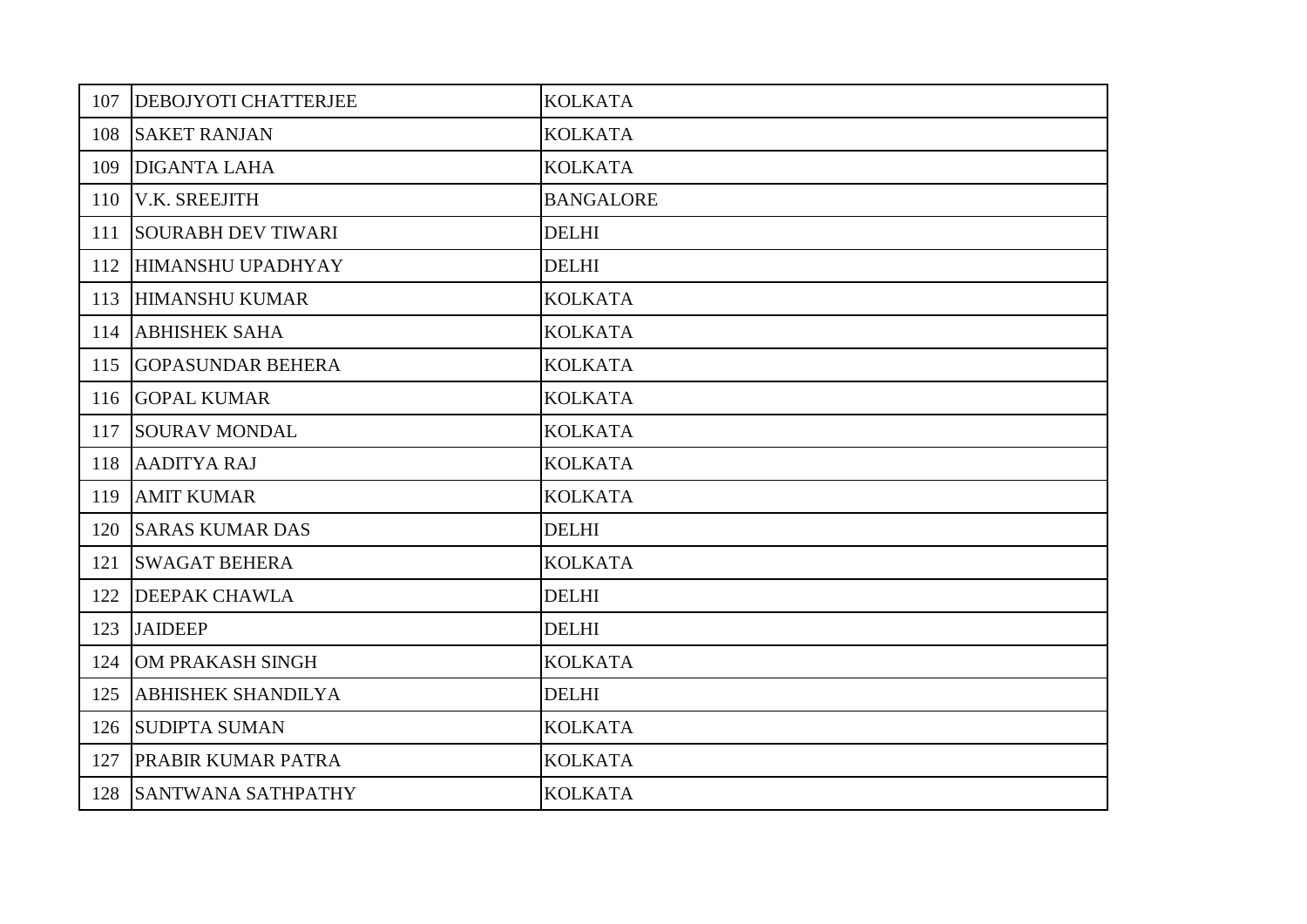| 129 | <b>SACHIN BALASAHEB BHISE</b> | <b>DELHI</b>     |
|-----|-------------------------------|------------------|
| 130 | <b>JAI VIJAY TYAGI</b>        | <b>DELHI</b>     |
| 131 | <b>CHANDAN KUMAR</b>          | <b>KOLKATA</b>   |
| 132 | MATHIYALAGAN S.               | <b>BANGALORE</b> |
| 133 | <b>MOHIT SUTERI</b>           | <b>DELHI</b>     |
| 134 | <b>GAURAV NEGI</b>            | <b>DELHI</b>     |
| 135 | MOHIT KUMAR MONDAL            | <b>BANGALORE</b> |
| 136 | <b>MANOJ RAWAT</b>            | <b>DELHI</b>     |
| 137 | <b>ABHINAV KUMAR</b>          | <b>KOLKATA</b>   |
| 138 | <b>SONU KUMAR</b>             | <b>KOLKATA</b>   |
| 139 | <b>ABHISHEK</b>               | <b>DELHI</b>     |
| 140 | <b>SHUBHAM KUMAR DAHIYA</b>   | <b>DELHI</b>     |

**Note :** Candidates may write to isikolkatarecruitement.003.2021@gmail.com by 10th of November 2021 for any further query.

1. The tentative date for written test is 27th of November 2021

2. In case of any changes of date of written test, it will be uploaded on the Indian Statistical Institute, Kolkata website.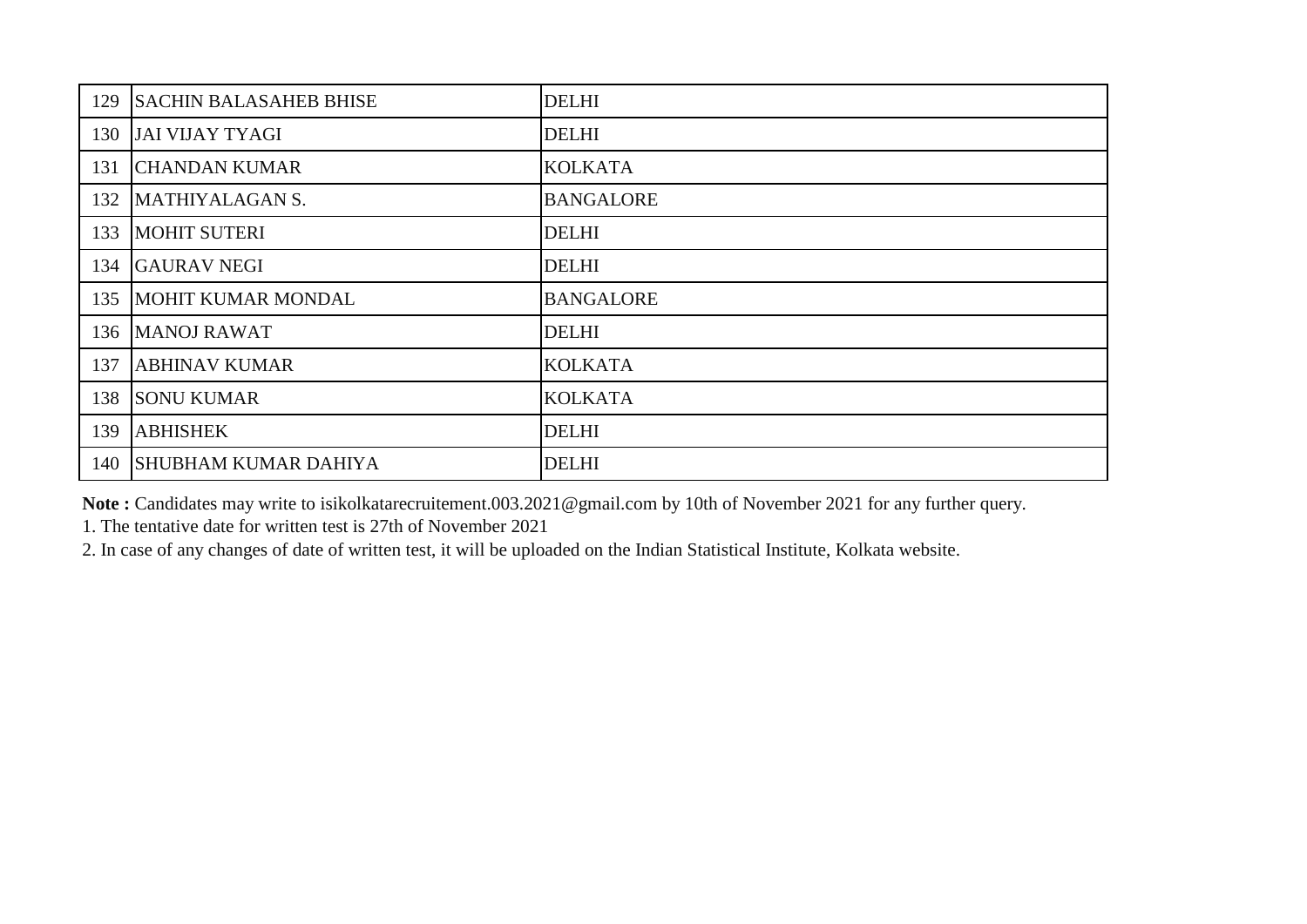## **LIST OF INELIGIBLE CANDIDATES FOR THE POST OF MANAGER (GUEST HOUSE) 'A' VIDE RECRUITMENT ADVT. NO. REC-7/2019-3, KOL DATED 03.08.2019**

| SI.No. | <b>Name</b>              | <b>Reason for Ineligibility</b>                                               |  |  |
|--------|--------------------------|-------------------------------------------------------------------------------|--|--|
|        |                          | Lacking essential qualification as per advertisement and requisite supporting |  |  |
|        | 1 PRABHAKARA RAO KONDETI | document not submitted                                                        |  |  |
|        | 2 DHARMINDER KUMAR YADAV | Lacking essential qualification as per advertisement                          |  |  |
|        | 3 SATHI KUNTI            | Lacking essential qualification as per advertisement                          |  |  |
|        | 4 MADAN MOHAN SAHU       | Lacking essential qualification as per advertisement                          |  |  |
|        | 5 BIJIT SAMADDAR         | Experience Certificate not attached.                                          |  |  |
|        | 6 GUDDU BHARATI          | Lacking essential qualification as per advertisement                          |  |  |
|        | 7 BIKASH KUMAR PANDEY    | Lacking experience(less than one year) as per advertisement                   |  |  |
|        | 8 ARJUN VERMA            | Lacking experience(less than one year) as per advertisement                   |  |  |
|        | 9 SAHARA RAI             | Does not have requisite work experience                                       |  |  |
|        | 10 BIDESH MONDAL         | Lacking essential qualification and experience as per advertisement           |  |  |
|        | 11 GAJANAN C. JUNGHARE   | Due to overage                                                                |  |  |
|        | 12 BHASKAR RAY           | Experience Certificate not attached.                                          |  |  |
|        | 13 SATHEESH PILLA        | Due to overage                                                                |  |  |
|        | 14 OISARYA BANERJEE      | Lacking essential qualification as per advertisement                          |  |  |
|        | <b>15 ASHIS BHOUWMIK</b> | Due to overage                                                                |  |  |
|        | 16 KUMAR SAMUDRA GUPTA   | Experience Certificate not attached.                                          |  |  |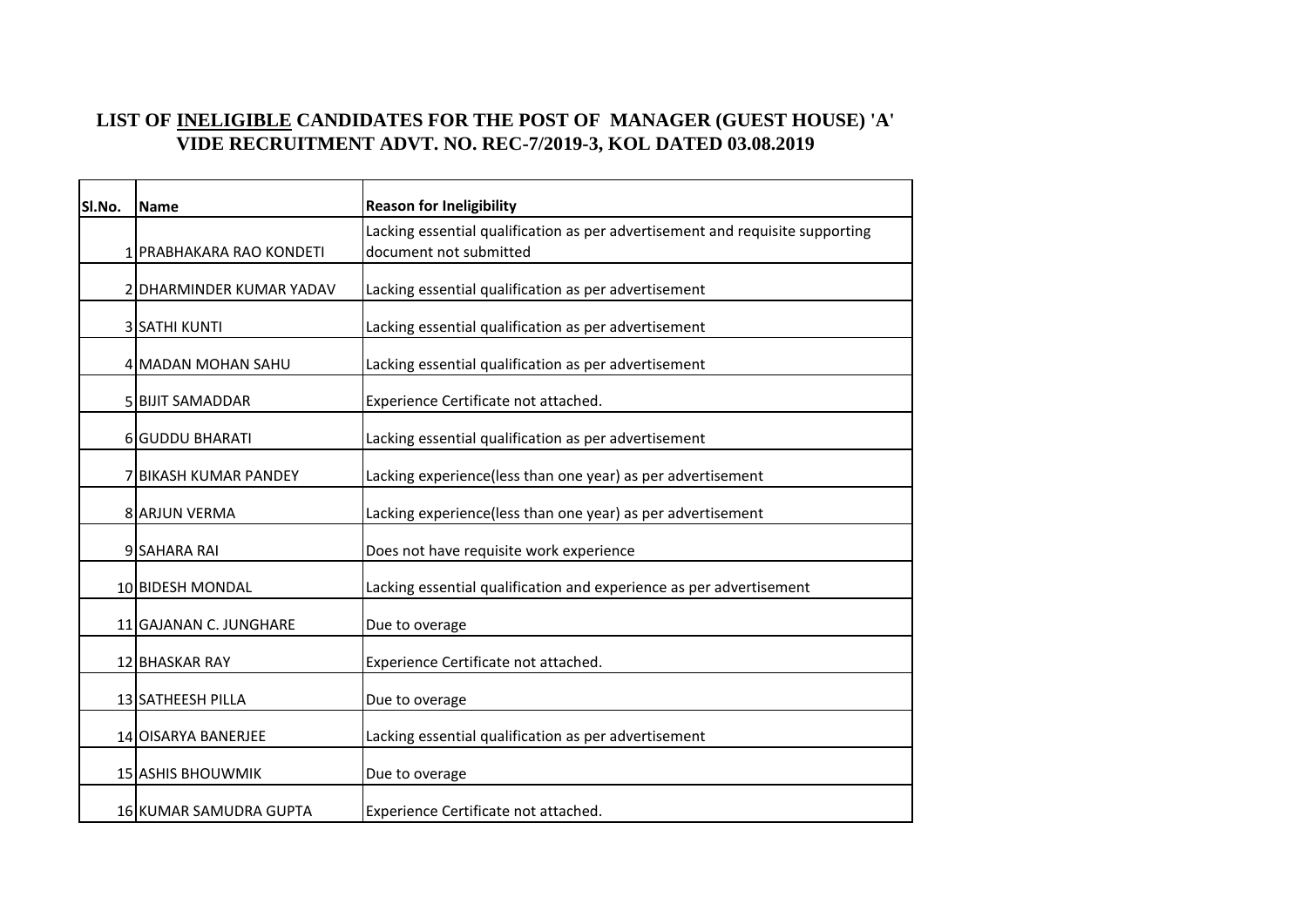| 17 KUNTAL MUKHERJEE        | Lacking essential qualification as per advertisement              |  |
|----------------------------|-------------------------------------------------------------------|--|
| <b>18 PRATICK KASERA</b>   | Lacking essential qualification as per advertisement              |  |
| 19 DIPANWITA PANDA         | Due to overage                                                    |  |
| 20 MARTAND MAHESH          | Due to overage                                                    |  |
| 21 NEHA BANO               | Lacking experience as per advertisement                           |  |
| 22 RAJAN DUTTA             | Lacking essential qualification as per advertisement              |  |
| 23 VIVEKANANDA BAG         | Lacking essential qualification as per advertisement              |  |
|                            |                                                                   |  |
| 24 GOURAV BISHNU CHOWDHURY | Lacking essential qualification & experience as per advertisement |  |
| 25 MAHENDRA KUMAR          | Due to overage                                                    |  |
| 26 ASHIM KUMAR PARIDA      | Experience Certificate not attached.                              |  |
| 27 DHRUBA MAJUMDER         | Lacking essential qualification as per advertisement              |  |
| 28 TANIMA TAPAN BASU       | Essential qualification final certificate not attached            |  |
| 29 SUNIL KUMAR             | Lacking essential qualification as per advertisement              |  |
| 30 RAJESH J. L.            | Lacking essential qualification as per advertisement              |  |
| 31 SATYAKI ACHARYA         | Experience Certificate not attached                               |  |
| 32 DINO DAVID              | Essential qualification final certificate not attached            |  |
| 33 SAYAN DAS               | Lacking essential qualification as per advertisement              |  |
| 34 AKHIL KUMAR CHILAPAM    | Lacking essential qualification as per advertisement              |  |
| 35 S. VIGNESH              | Lacking essential qualification as per advertisement              |  |
| 36 SUBHDEEP MUKHERJEE      | Experience Certificate not attached                               |  |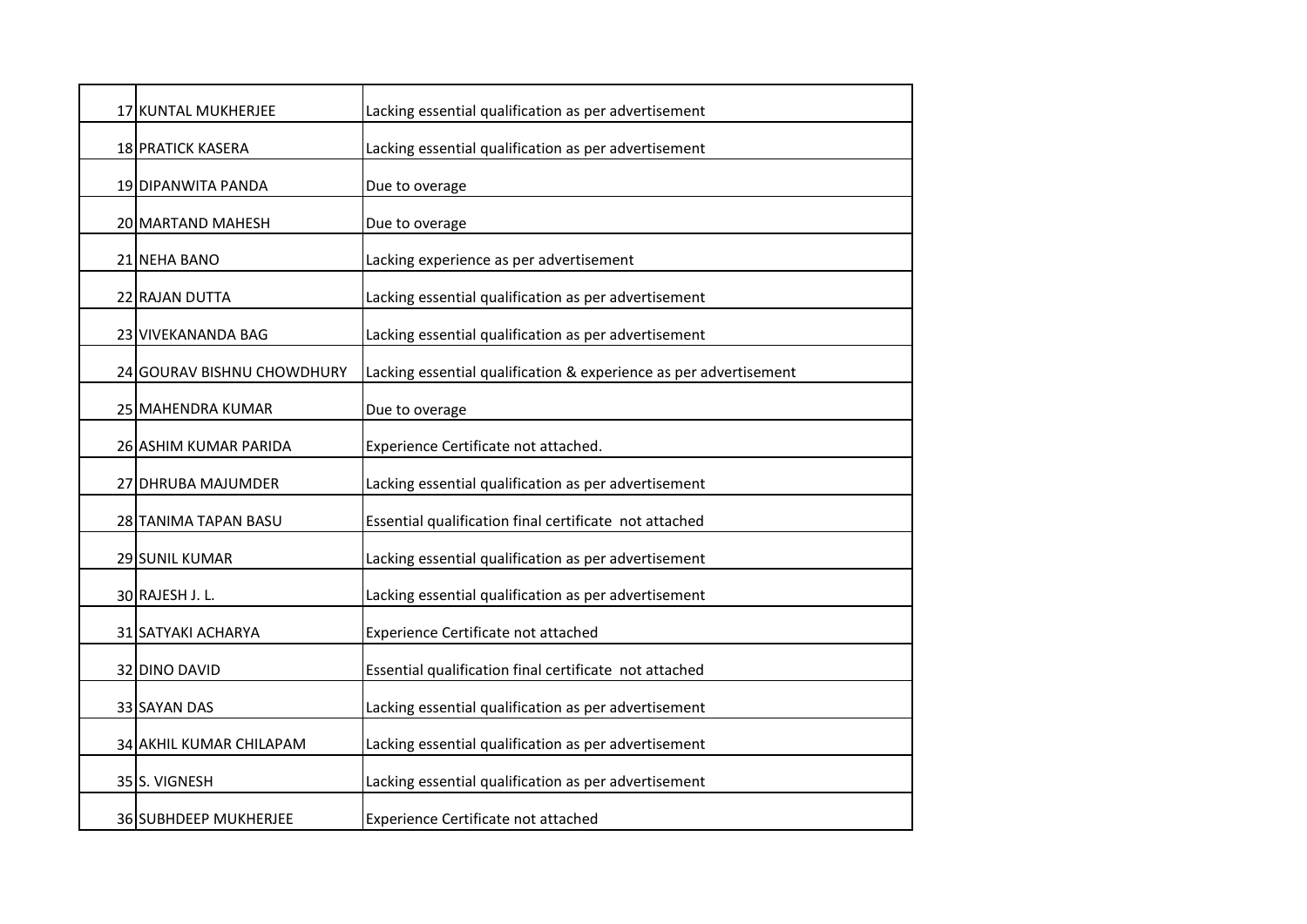| 37 JAGMAL LAVUDIYA      | Lacking essential qualification as per advertisement                |  |
|-------------------------|---------------------------------------------------------------------|--|
| 38 SHUBHAM BHARADWAJ    | Experience Certificate not attached                                 |  |
| 39 SAMANWITA SADHUKHAN  | not completed degree as on advt. date                               |  |
| 40 CHIRANJIT GHOSH      | Lacking essential qualification as per advertisement                |  |
| 41 ROHIT CHATTERJEE     | Experience Certificate not attached                                 |  |
| 42 ARVIND KUMAR PATHAK  | Experience Certificate not attached                                 |  |
| 43 KANU HALDER          | Lacking essential qualification as per advertisement                |  |
| 44 DARPAN MALHOTRA      | Lacking essential qualification as per advertisement                |  |
| 45 GOURANGO DAS         | Lacking essential qualification as per advertisement                |  |
|                         |                                                                     |  |
| 46 SAGARIKA SRIVASTAVA  | Essential qualification final certificate not attached              |  |
| 47 SHUBHAM GUHA         | Essential qualification certicate not attached                      |  |
| 48 ABHISHEK G.          | Lacking essential qualification as per advertisement                |  |
| 49 SHIB SANKAR ROY      | Due to overage                                                      |  |
| 50 KESHAB CHANDRA MAITI | Lacking exerience as per advertisement and certificate not attached |  |
| 51 SOUMEN MUKHERJEE     | Lacking essential qualification as per advertisement                |  |
| 52 AVIJIT SHIT          | Lacking essential qualification as per advertisement                |  |
| 53 NAVEEN KUMAR         | Due to overage                                                      |  |
| 54 SURENDRA YADAV       | Experience Certificate not attached                                 |  |
| 55 ANIRBAN HAZRA        | Lacking essential qualification as per advertisement                |  |
| 56 PALLAB ROY           | Lacking essential qualification as per advertisement                |  |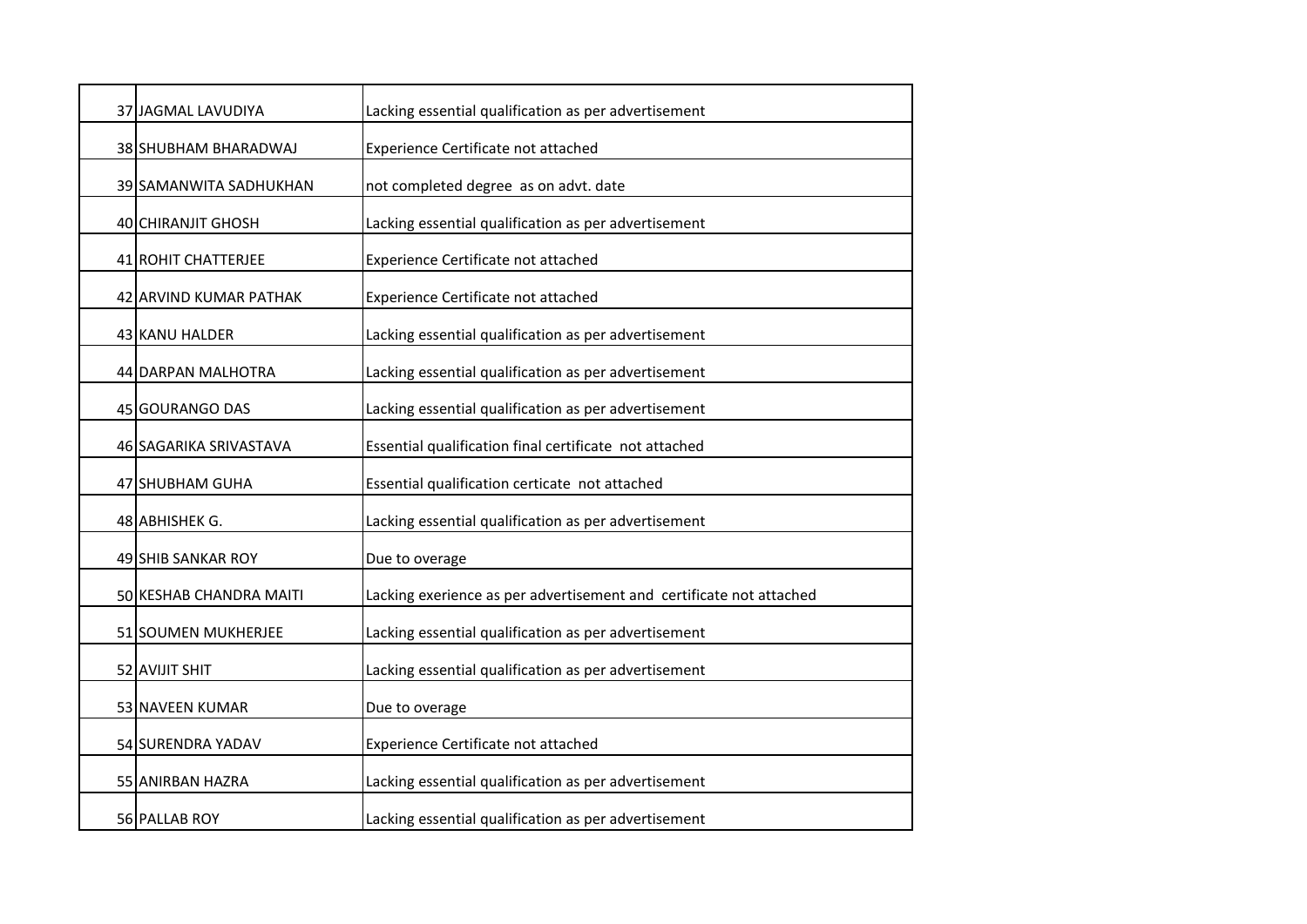| 57 MD. JAUHAR PARVEZ          | Experience Certificate not attached                                                        |  |
|-------------------------------|--------------------------------------------------------------------------------------------|--|
| 58 BANSI RAM BABERWAL         | Due to over age                                                                            |  |
| <b>59 PRONAB KUMAR BISWAS</b> | Experience Certificate not attached                                                        |  |
| 60 HARENDRA SINGH             | Lacking essential qualification as per advertisement                                       |  |
| 61 BRAHAMJEET                 | Essential qualification certicate not attached and experience certificate not<br>submitted |  |
| 62 ROHAN DAS                  | Not submitted any document for the completion of IGNOU Component                           |  |
| 63 MD. ASIM PARWEZ            | Lacking essential qualification as per advertisement                                       |  |
| 64 KANCHAN KUMARI             | Lacking essential qualification as per advertisement                                       |  |
| 65 SANTOSH KUMAR SAMANTARAY   | Due to overage                                                                             |  |
| 66 MITHILESH KUMAR            | Lacking essential qualification as per advertisement                                       |  |
| 67 MANJUSH H. H.              | Lacking essential qualification as per advertisement                                       |  |
| 68 PRASHANT MISHRA            | Experience Certificate not attached                                                        |  |
| 69 MD. MUNEER IDRIS           | Lacking essential qualification(less than 3 years) as per advertisement                    |  |
| 70 SYED MASUD ALAM            | Due to overage                                                                             |  |
| <b>71 ABHISHEK BANERJEE</b>   | Due to overage                                                                             |  |

**Note :** In case any candidate in this list has any additional supporting document to establish eligibility, she/he may e-mail those pdf attachments to E-MAIL ID: **isikolkatarecruitement.003.2021@gmail.com** by 10th of November 2021.